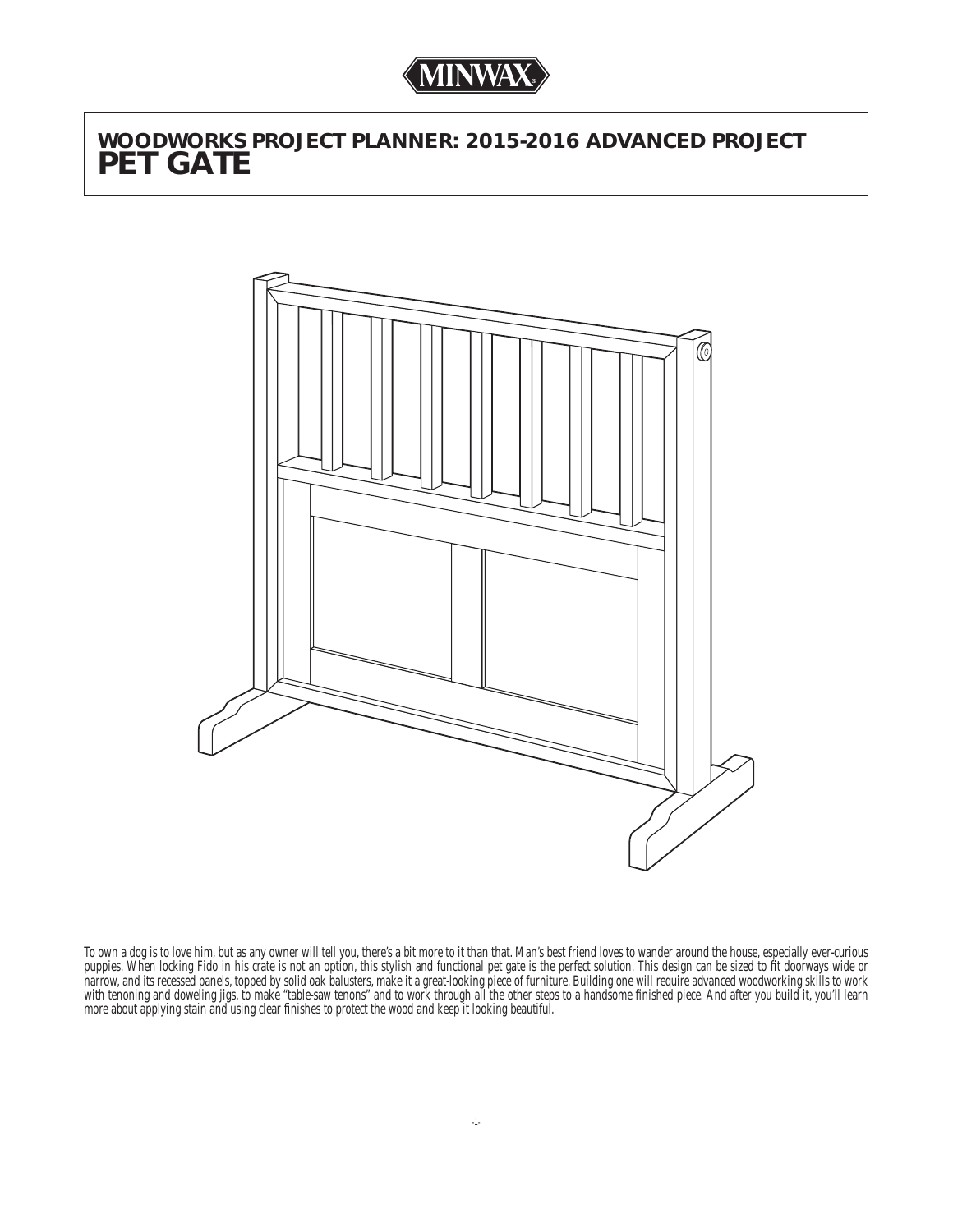### *TOOLS REQUIRED*

#### **Hand Tools**

- Adjustable square
- Hammer
- Mallet
- Doweling jig and ¼" and ½" drill bits

#### **Power Tools**

- Table saw
- Drill press
- Miter saw
- Drill
- Orbital sander
- Pneumatic nail gun

#### **Miscellaneous**

- 3/4" Forstner bit
- Tenoning jig for table saw
- Tape measure
- Pencil
- Wood glue
- Assorted clamps
- Straight edge
- Safety glasses
- Sandpaper, 100-, 150-, 220-grit
- Sanding block
- Gloves for finishing
- Good-quality natural-bristle brush (for oil-based stains and finishes)
- Mineral spirits, for cleanup of oil-based products
- Clean, lint-free cloths
- Respirator
- Paint scraper

### *SHOPPING LIST*

#### **Recommended Wood:** Red or White Oak

| <b>Parts</b>        | <b>Material</b>             | Quantity      |
|---------------------|-----------------------------|---------------|
| A. B                | $5x4x6$ solid oak           |               |
|                     | $\frac{1}{4}$ " oak plywood | $(1)$ ¼ sheet |
| D, E, F, G, H, I, J | 1x6 solid oak               |               |

### *OTHER MATERIALS*

- ½" smooth dowel, 2 pcs at 3"
- ¼" x 1" dowel, 14 pcs
- $2\frac{1}{2}$  #10 flathead woodscrews (B through G into D), 4
- $-1\frac{1}{2}$ " #10 flathead woodscrews (B into top of G, G into H, G into I), 10
- $-1\frac{1}{4}$ " #10 flathead woodscrews (H into F, I into F), 2
- 2 threaded inserts and 1" threaded leg levelers with padded ends
- 4 self-stick rubber protectors (for bottom of feet)

### *CUTTING LIST* **(for a 32**" **wide doorway)**

| Part | <b>Name</b>         | <b>Dimension</b>                         | Quantity       |
|------|---------------------|------------------------------------------|----------------|
| A    | Feet                | $12"$ x $2"$ x $1"$                      | 2              |
| B    | Legs                | 24 1/2" x 2" x 1"                        | 2              |
| C    | <b>Panels</b>       | $11"x 9'$ /8" $x 1/4"$                   | $\overline{c}$ |
| D    | <b>Panel stiles</b> | $12\frac{7}{8}$ " x 2" x $\frac{3}{4}$ " | $\overline{c}$ |
| E    | Panel center stile  | $9\frac{5}{8}$ " x 2" x $\frac{3}{4}$ "  | 1              |
| F    | Panel rails         | $23\frac{1}{4}$ " x $2$ " x $3/4$ "      |                |
| G    | Frame sides         | $24''$ x $2''$ x $3/4''$                 | $\overline{c}$ |
| H    | Frame top & bottom  | $28"$ x $2"$ x $3/4"$                    | $\overline{2}$ |
| L    | Frame middle rail   | $TK''$ x $2''$ x $3/4''$                 |                |
| Ī    | <b>Balusters</b>    | $8\frac{7}{8}$ " x $3/4$ " x $3/4$ "     | 7              |

### *WOOD-FINISHNG PRODUCTS*

### **Recommended Products**

Prep: Minwax® Pre-Stain Wood Conditioner

Stain: Minwax® Wood Finish™, Espresso

Finish: Minwax® Fast-Drying Polyurethane, Semi-Gloss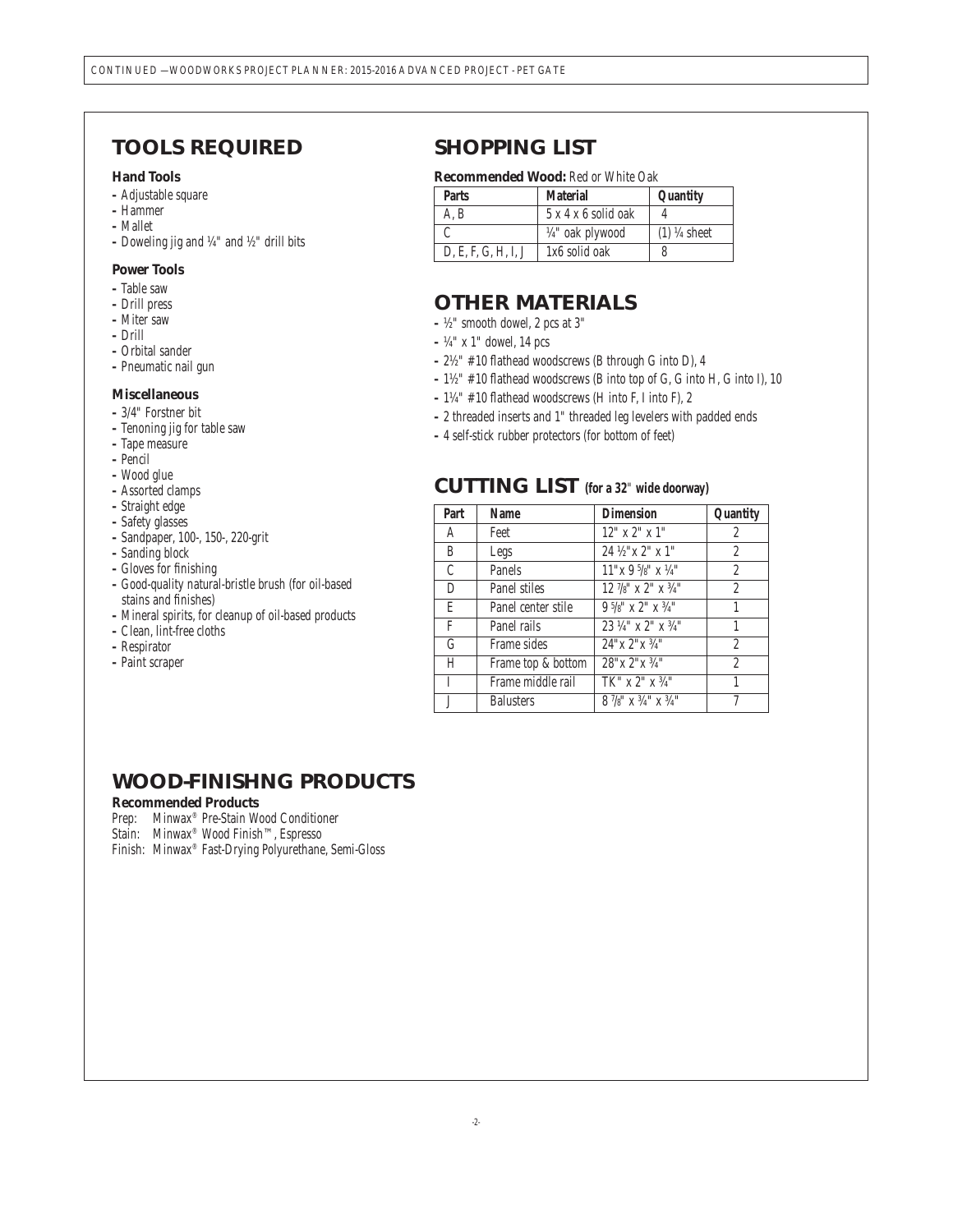### *BEFORE YOU BEGIN*

Good craftsmanship begins and ends with good work habits, so make the following steps part of your routine workshop practice. If you have any doubts or questions about how to proceed with a project, always discuss them with your shop instructor.

- Carefully and fully review plans and instructions before putting a tool to the project lumber.
- Work sensibly and safely. Wear safety goggles. Wear the appropriate respirator whenever making sawdust or working with thinners or other solvents.
- At the end of every work session, clean up your shop area and put away all portable tools.

### *CUTTING AND ASSEMBLY*

**1.** See Figs. 1 and 2 for overall guidance. Use a table saw to rip the feet, A, to 2*˝* wide. Use a miter saw to cut them to length.

**2.** Use a table saw to rip the 1x6 oak to 2" wide strips for parts D through I. Then rip the offcut material to ¾" x ¾" for the balusters, J.

**3.** Use a table saw to rip the ¼" oak plywood to 11". Plan the cuts so the grain runs with this dimension.

**4.** Cut the legs, B, to length. Find the center at one end by drawing diagonal lines from corner to corner. Place a self-centering doweling jig over this center point and drill a ½" hole 2" deep. See Fig. 3. This hole will accept a ½" dowel to be set in the foot.

**5.** See Fig. 4 to lay out the shape of the foot. Drill the <sup>3</sup> /8" inside radius of the foot with a ¾" Forstner bit. Use a backer block clamped to the length of the foot, as shown, to keep the drill bit from wandering.

**6.** One way to cut the top of the foot along the  $1<sup>5</sup>/s$ " line is to set it up vertically in a table-saw tenoning jig. See Fig. 5. Set the saw blade to the correct height, about 3". This can also be done with a band saw. Then cut the remaining curves on the foot with a band saw or a jigsaw.

**7.** Use a drill press to drill a ½" x 1" deep hole in the top center edge of the foot. This will accept the ½" dowel that joins the leg and foot. Then sand the curves with a disc or drum sander to make them smooth. Make sure not to sand the edges where the leg meets the foot. You can use a router with a round-over bit in lieu of sanding the edges.

**8.** Cut the panel frame stiles and rails—D, F and E—to length. Then use the table saw to cut  $44$ " wide,  $3/8$ " deep grooves on the inside edges. These grooves will accept the panels and the tenons you'll be making on the ends of E and F in the next step. See Fig. 6.

*Woodworker's tip: The best way to center these grooves is to run the pieces twice through a table saw with the blade set very slightly higher than*  $3/8$ *. Start with a test piece and set the rip fence so the cut is ¼ ˝ from the wood face. Run the piece through, turn it end for end and run it again. Check how the ¼*  $\tilde{a}$  *panel fits into the resulting groove. If it's too loose or too tight, adjust the rip fence accordingly to narrow or widen the groove. When it's just right, cut all the grooves.*

**9.** Cut tenons on the ends of E and F on the table saw using a dado blade and a miter gauge. The tenons will be  $3/8$ " long by  $\frac{1}{4}$ " thick so as to fit snugly into the grooves you previously made. See Fig. 7.

*Woodworker's Tip: The best way to center the tenons is to set the dado at ¼ ˝ high. Start with a test piece against the miter gauge and make a pass over the dado. Flip the piece over and make another pass, and then test the*  tenon's fit in the groove. If it's too tight, raise the dado slightly; if it's too

*loose, lower the dado slightly. When the tenon thickness is just right, cut the tenons for E and F. For safety when cutting tenons with a dado blade on a table, don't push the workpiece along the fence; that can create a kickback problem.*

10. Cut the plywood panels, C, to their final size.

**11.** Assemble the panel frame from parts D, E and F. First, dry-fi t all the parts together and lightly clamp them, then check that the frame is square by measuring across the diagonals. Then take it all apart. Use glue only on the tenons and slip the panels into their respective grooves, then clamp the assembly together as shown in Fig. 8.

**12.** Clean up excess glue after it dries and trim the panel to make it square. You will use it to size the gate frame.

13. Cut the gate frame parts G, H and I to their final length, referring to both the Cutting List and the actual finished dimensions of the panel; note that all the ends are mitered. Before assembling the gate frame, select one of the H pieces as the top piece that, along with part I, will receive the dowels for the balusters, part J.

**14.** Using the dimensions shown in Fig. 2, lay out the dowel holes on the underside of H and the top of I, centering them on the 2" face. Use a doweling jig to drill the ¼" dowel holes. They should be just over ½" deep to accept the dowels.

**15.** With the dowel holes drilled, assemble the gate frame as shown in Fig. 1. Use the squared-up panel frame during the assembly to keep the gate frame square. Apply glue sparingly at each miter joint to prevent squeeze-out and clamp the four pieces together. To secure the corners, first shoot two brads into each through the G pieces. Then bore and countersink holes for the single woodscrew at each corner. Make sure not to allow any glue to adhere to the panel frame.

**16.** Remove the panel frame from inside the gate frame and sand all parts at this point with 100-grit paper.

**17.** Set the panel frame back inside the gate frame and put the middle rail, I, where it goes, right on top of the panel frame. Measure for and cut the balusters, J, to length. Find the center of each end by drawing diagonals from corner to corner and use the doweling jig to drill the ¼" dowel holes just over ½" deep.

**18.** Dry-fi t I and J into the gate frame and set the panel frame in place to make sure it fits tightly under I. If it's right, remove the panel frame. Glue the  $\frac{1}{4}$ " dowels into place on H and I, put the balusters, J, where they go and then put I in place. Before the glue dries, turn the balusters as needed to make them square to the edges of H and I. Clamp this assembly and then fasten the ends of I to G using two countersunk woodscrews on each end, as shown in Fig. 1.

**19.** Sand the entire gate, starting with 100-grit and working your way through 220-grit. You can also use a router with a round-over bit on some of the edges in lieu of easing the edges with sandpaper.

**20.** This is a good time to stain and finish the different gate components. It's easier to get a nice even finish with them disassembled. You can apply the final coat of finish after the gate is assembled. See steps 24 though 26.

**21.** Glue the  $\frac{1}{2}$ " dowels into the feet, A, only. Since the foot is prefinished, you can just wipe off any excess glue with a damp rag or a sponge. Make sure that the fit of the dowel on the leg, "B", is fairly snug. The dowel will not be glued into the leg so that the foot can be rotated flat for storage.

**22.** Put the panel frame back inside the gate frame, making sure to center it front to back. See Fig. 1 for how it's fastened with woodscrews covered by wood plugs. The screws that fasten the legs, B, to G are long enough to go into the sides of the panel frame, D, and thus hold it in place. After driving the screws, glue in the wood plugs, tap them flush with the surface and wipe away any excess glue. You can spot-sand, stain and finish the tops of the plugs.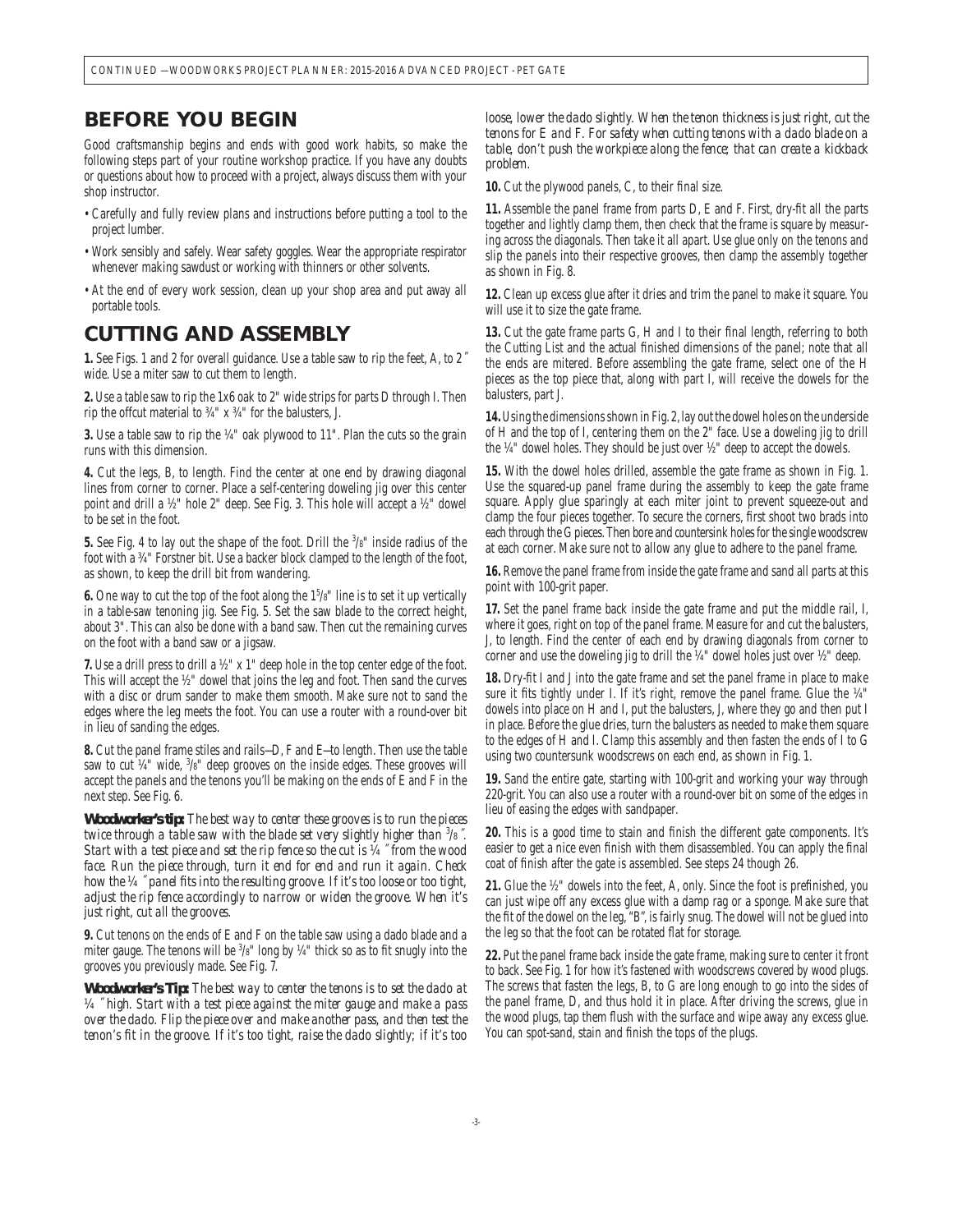**23.** As shown in Fig. 1, drill holes near the top of B for the threaded inserts that will receive the threaded levelers used to secure the gate to the door opening. Drive in the inserts flush with the surface. You can now proceed with the final finishing.

### *STAINING AND FINISHING*

*Woodworker's Tip: Though you may be tempted to cut short your sanding, preparation, and application time, don't do it. These tasks are very important steps in obtaining a high-quality finish. Remember, it is the finish, just as much as the fit and smoothness of the parts, that will have an impact on how people judge your craftsmanship. To ensure excellent results, follow the steps listed in this section and the instructions the wood finishing manufacturer puts on its products.*

#### **FINISHING TIPS**

- Test the stain and clear protective finish you are planning to use on an inconspicuous area of the project or on scraps of wood to verify desired color and look.
- All stains and clear protective finishes must be allowed to dry thoroughly between coats. Remember that drying times can vary due to temperature, humidity, and other climatic conditions.
- If you have some leftover stain or finish, wipe the can rim so that stain or finish in the rim won't dry out and prevent the lid from forming a tight seal.

#### **Before You Stain**

Carefully sand the parts in the direction of the grain. Start with 100-grit sandpaper, proceed to 150-grit and finish with 220-grit. Remove all the sanding dust. Then proceed with the stain and finish of your choice.

#### **RECOMMENDED STAIN AND CLEAR FINISHES**

Prep: Minwax® Pre-Stain Wood Conditioner Stain: Minwax® Wood Finish™, Espresso Finish: Minwax® Fast-Drying Polyurethane, Semi-Gloss

**24.** Before applying Minwax® Wood Finish™, apply oil-based Minwax® Pre-Stain Wood Conditioner, following the directions on the can. Applying a pre-stain wood conditioner will help to ensure even absorption of stain and prevent blotchiness.

**25.** Before use and occasionally during application, stir Minwax® Wood Finish™.

**26.** Apply the Minwax® Wood Finish™ color you have chosen using a brush or a clean, lint-free cloth, following the directions on the can. The brush will help you get the stain into the inside corners. Allow the Wood Finish™ stain to sit for about 5 to 15 minutes, and then wipe off any excess. To achieve a deeper color, you may apply a second coat after 4 to 6 hours, repeating the application directions for the first coat. Allow the stain to dry for 24 hours before applying the clear protective finish.

*Woodworker's Tip: When wiping off stain, make certain that your last wipe with the cloth goes with the grain of the wood.* 

**27.** Apply Minwax® Fast-Drying Polyurethane according to the directions on the can. After the first coat is dry, sand the surface lightly to smooth and prepare it for the second coat.

#### **PRODUCT SAFETY**

For your safety and the safety of those you work with, always read the safety warnings, which manufacturers print on their labels, and follow them to the letter.

**WARNING!** Removal of old paint by sanding, scraping or other means may generate dust or fumes that contain lead. Exposure to lead dust or fumes may cause brain damage or other adverse health effects, especially in children or pregnant women. Controlling exposure to lead or other hazardous substances requires the use of proper protective equipment, such as a properly fitted respirator (NIOSH-approved) and proper containment and cleanup. For more information, call the National Lead Information Center at 1-800-424-LEAD (in U.S.) or contact your local health authority.

**DANGER:** Rags, steel wool, other waste soaked with this product, and sanding residue may spontaneously catch fire if improperly discarded. Immediately place rags, steel wool, other waste soaked with this product, and sanding residue in a sealed, water-filled metal container. Dispose of in accordance with local fire regulations.

#### **When using oil-based wood finishing products:**

**DANGER! HARMFUL OR FATAL IF SWALLOWED. COMBUSTIBLE! VAPOR HARMFUL. IRRITATES EYES, SKIN AND RESPIRATORY TRACT.**

**CAUTION: CONTAINS ALIPHATIC HYDROCARBONS.** Contents are **COMBUSTIBLE**. Keep away from heat and open flame. **VAPOR HARMFUL.** Use only with adequate ventilation. To avoid overexposure, open windows and doors or use other means to ensure fresh-air entry during application and drying. If you experience eye watering, headaches, or dizziness, increase fresh air or wear respiratory protection (NIOSH-approved) or leave the area. Avoid contact with eyes and skin. Wash hands after using. Keep container closed when not in use. Do not transfer contents to other containers for storage.

FIRST AID: In case of eye contact, flush thoroughly with large amounts of water for 15 minutes and get medical attention. For skin contact, wash thoroughly with soap and water. In case of respiratory difficulty, provide fresh air and call physician. If swallowed, do not induce vomiting. Call Poison Control Center, hospital emergency room, or physician immediately. **DELAYED EFFECTS FROM LONG-TERM OVEREXPOSURE.** Contains solvents which can cause permanent brain and nervous system damage. Intentional misuse by deliberately concentrating and inhaling the contents can be harmful or fatal.

**WARNING:** This product contains chemicals known to the State of California to cause cancer and birth defects or other reproductive harm. **DO NOT TAKE INTERNALLY. KEEP OUT OF REACH OF CHILDREN.** 

**CONFORMS TO ASTM D-4236. Contact a physician for more health information.**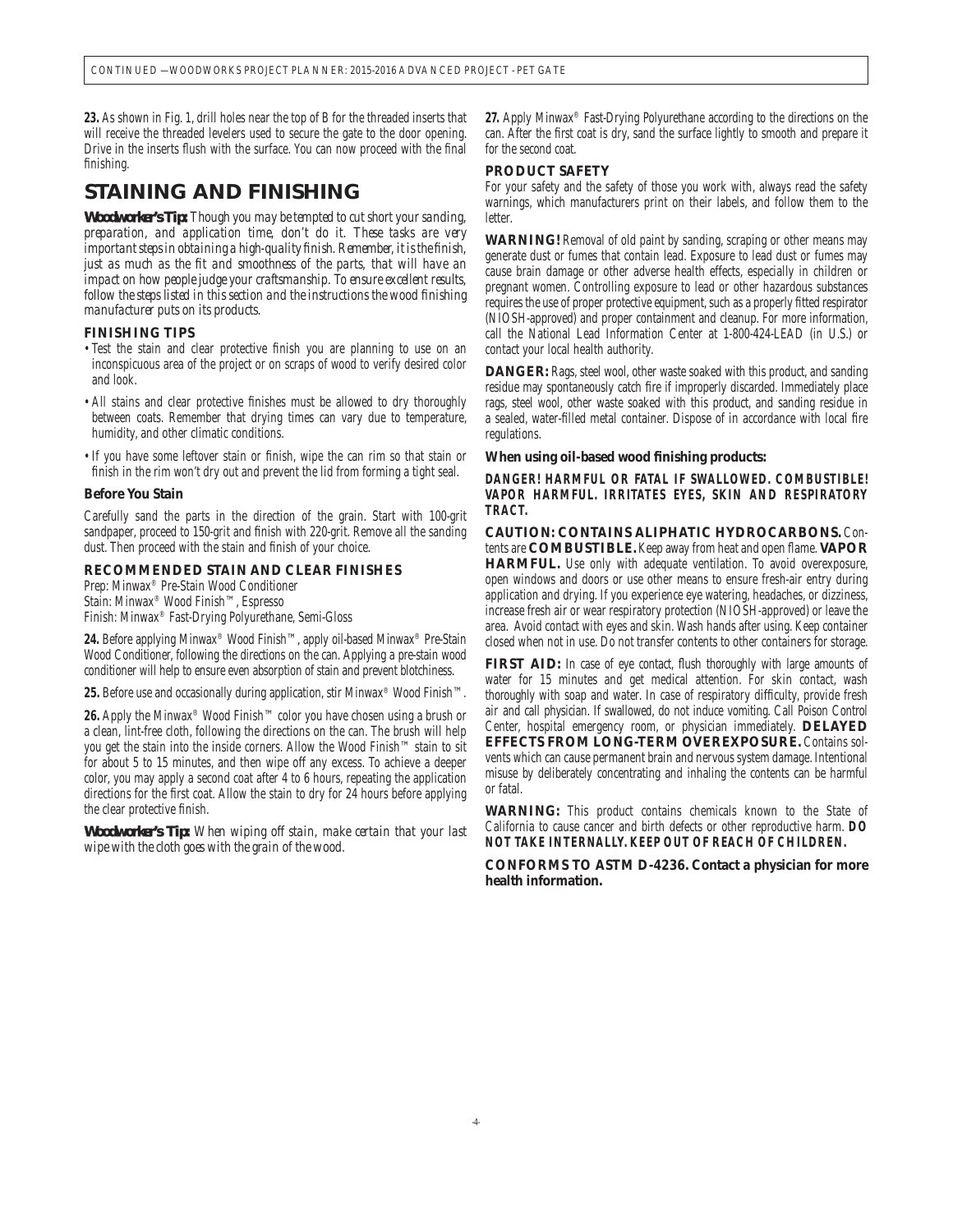## *FIG 1. EXPLODED VIEW*





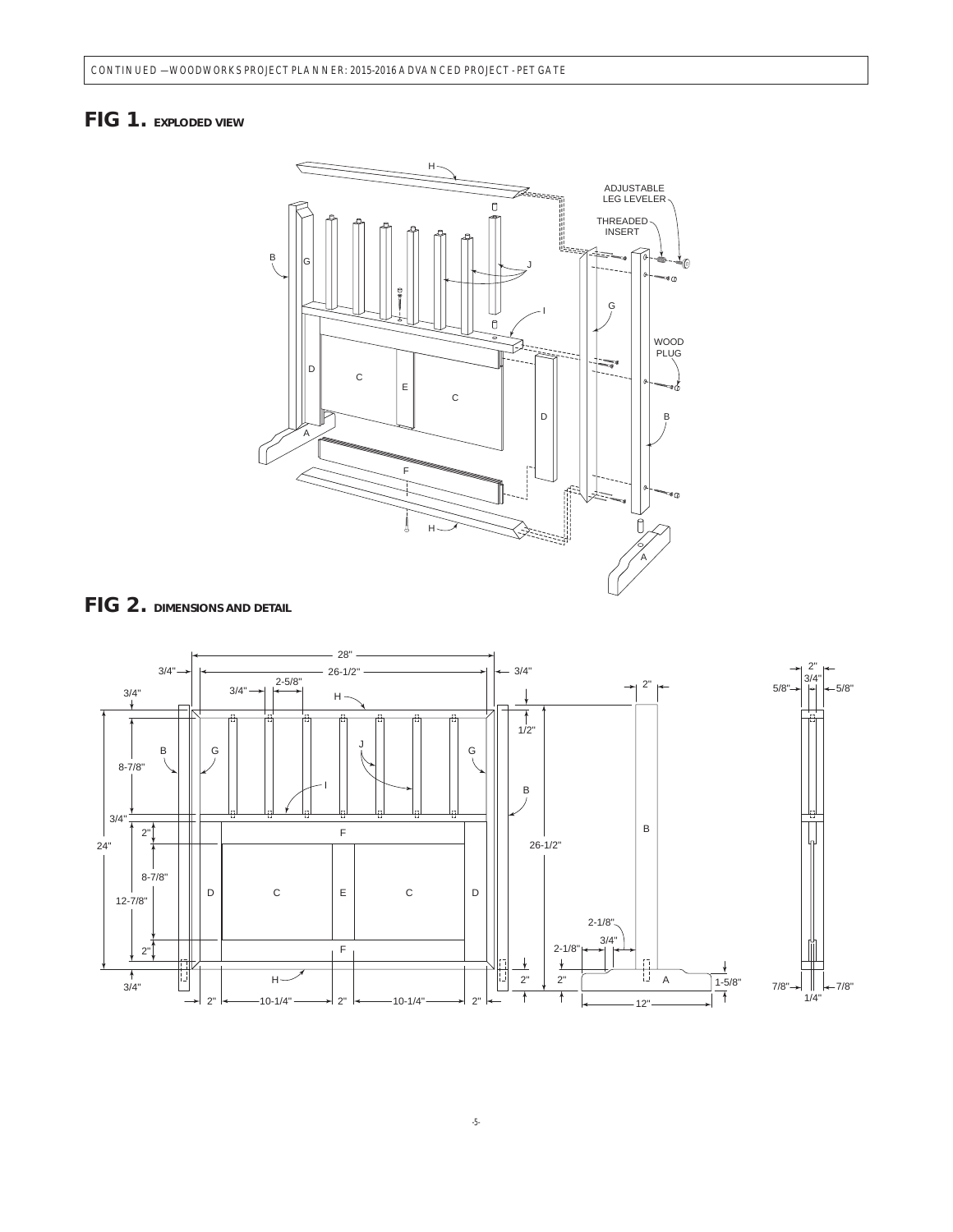

*FIG 3. A DOWELING JIG IS THE BEST TOOL FOR DRILLING DOWEL HOLES STRAIGHT, CENTERED AND SQUARE TO THE WORKPIECE.*



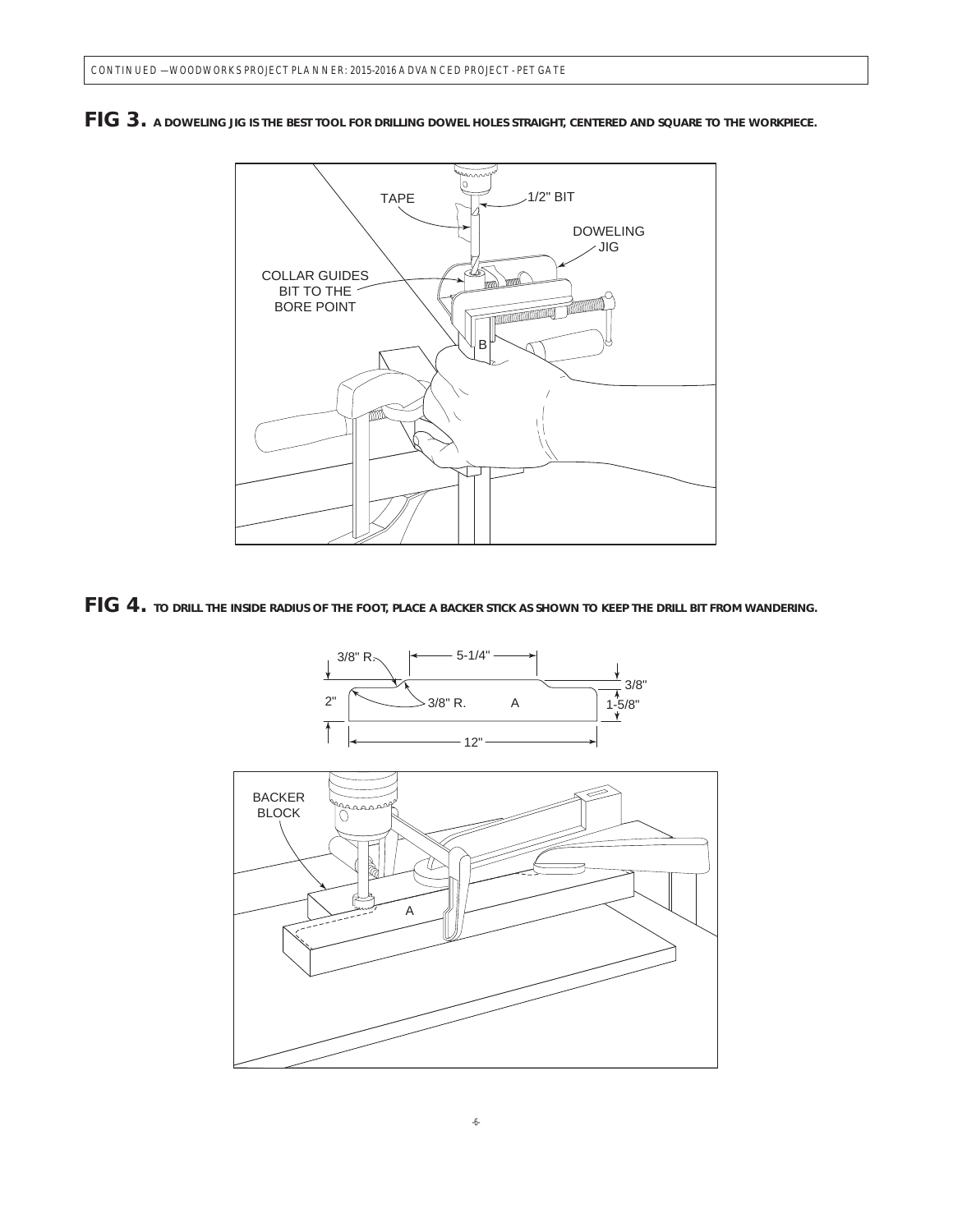*FIG 5. TO CUT THE TOP OF FOOT TO THE 1-5/8" WIDTH, SECURE IT IN A TABLE-SAW TENONING JIG AS SHOWN. SET THE BLADE TO THE RIGHT HEIGHT, ABOUT 3", AND MAKE THE CUT.*



*FIG 6. TO CENTER THE PANEL GROOVES, RUN THE WORKPIECES TWICE THROUGH THE TABLE SAW WITH THE RIP FENCE SET TO ALLOW A ¼" REVEAL FROM THE PANEL TO THE FRAME FACE. PUSH THE PIECE THROUGH ONCE, TURN IT END FOR END AND PUSH IT THROUGH AGAIN.*